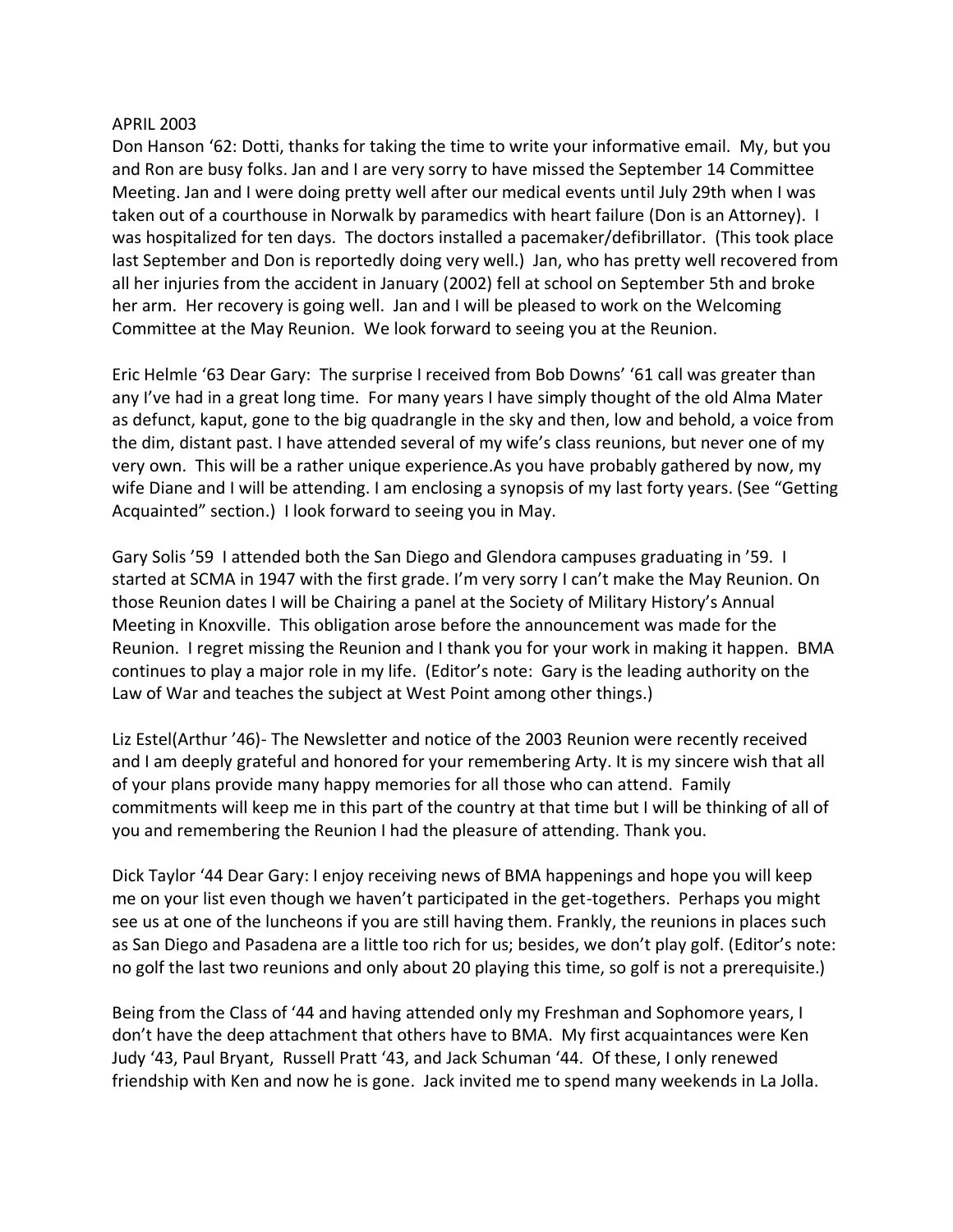They had a home on Torrey Pines Rd. When you entered the house, you saw a huge picture window with a gorgeous view of the ocean, as only it looks in the La Jolla area.

They were very good to me. I treasure these memories. (Editor's note: Russell and Jack are members of the BMA Alumni Association so will receive this Newsletter.) We have sold our place in Arizona, up in the high mountains, and moved back to Southern California (address sent to BMA Adjutant). We wish you well, and hope you have an enjoyable Reunion in Pasadena.

## BROWN MILITARY ACADEMY OF THE OZARKS (BMAO)

Doug Halbert '50 has received contact from several BMA of the Ozarks cadets. He has provided me with the eMails and his responses to each. Following are excerpts from some of the letters he received:

Flyod Spiva, Jr., CDT, MDT, CD, BMAO Graduate: While visiting Google.com, I ran across the BMA site and found it interesting that it existed to the extent it does. I was pleased to see that the Alumni segment was so well established.

I have from time-to-time accessed the JBU web site looking for a link to archives and possible alumni information with regard to BMAO. While I know the whereabouts of some BMAO cadets, I would like to increase my ability to contact more of them. Could you publish a segment in your Newsletter requesting that BMAO students contact me, or better still, be added to your list of the BMA Alumni Association? I am aware of students who attended both BMA and BMAO. (Editor's Note: Doug has responded and will consult with our Alumni Committee on Floyd's request. Also, For you BMAQ Alumni, Floyd's address is: Cumberland Cove Resort, Rt. 2, Box 259, Madill, OK 73446.

Barbara Henderson Doug Halbert: How about starting to include the Brown Military Academy of the Ozarks. We were little, but still a part of your "family". Look us up in Google.com.

John Carey - Doug Halbert: Thank you very much for the information in response to my request. We at BMAO were a small bunch and began in Sulphur, then moved to Siloam. There is an interesting "time-line" on BMAO as a High School; when it began, where it began, the move to Siloam, then its disbandment about 1953 when they moved the effort to Glendora. I don't know if many went to Glendora as the size of the school had dwindled. Thanks again.

Richard Parker '64 - I attended BMA from the 7th to the 12th grade. I graduated from BMA Glendora, but spent two summers in San Diego. My title was S-4 Captain. I have so many favorite memories of BMA both at San Diego and during my six years at the Glendora campus. I would be hard pressed to pick a favorite. I truly enjoyed the many friends I met there over the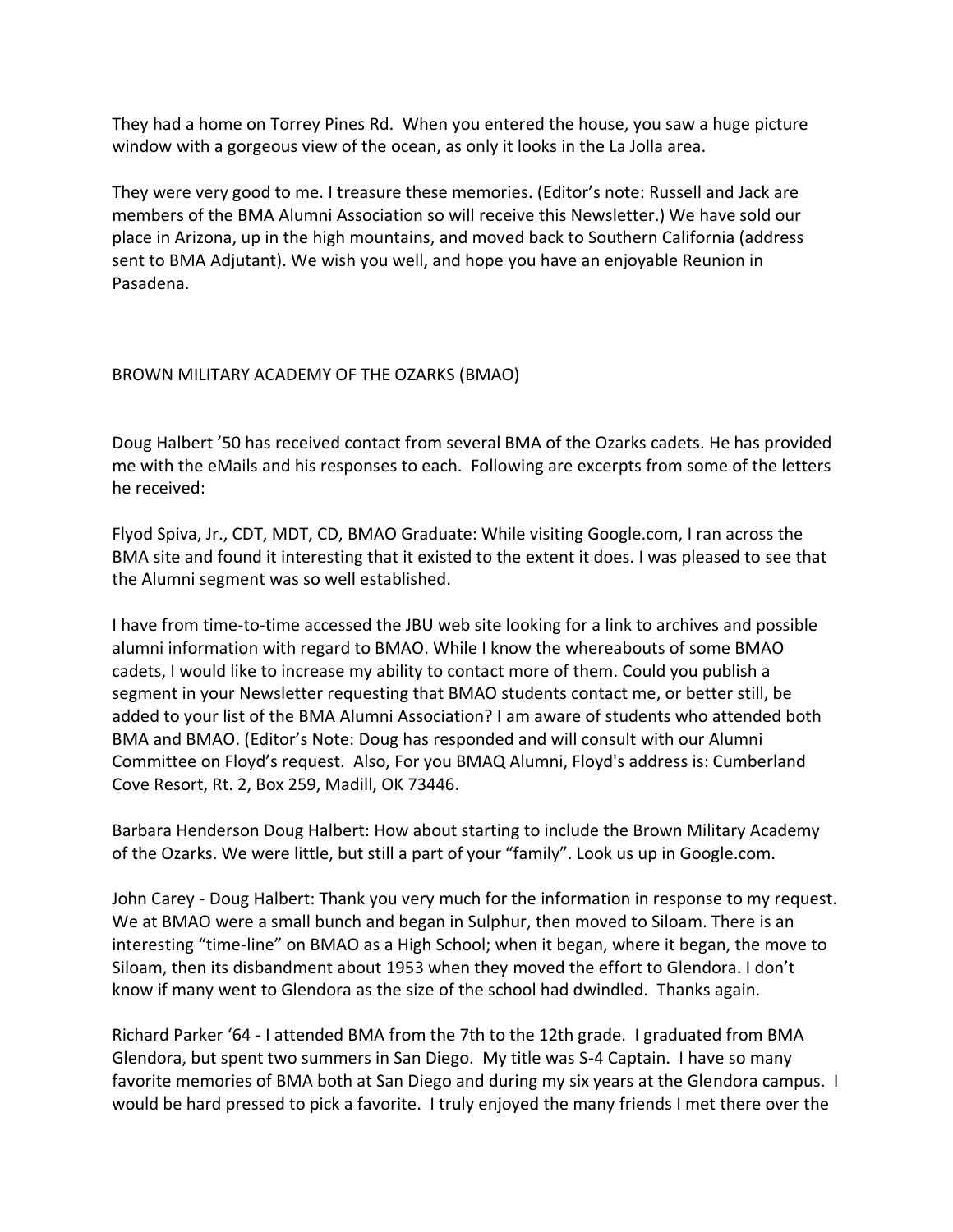years, students and staff. It was a unique bonding, living, and learning, as well as achieving the goals set out for all of us as a Corp. of Cadets bound by a creed and a code of honor. I wish that kids today would have the opportunity to live the experience as I did. I have always thought that I am a better person because of it.

Following BMA, I completed two years at the College of the Sequoias, Visalia, California. I also completed 18 months at the Northrop Institute of Technology in Inglewood, California. My military career included three years in the Army as a SP-6 Flight Engineer, Rotary Wing Tech. Inspector, Germany and Viet Nam.

I worked as a Mold Maker and Injection Molding Technician for the silicone rubber industry. Kipe Molds, Inc. employed me for 32 years. I have been married to my wife Judy for 32 years and have a daughter Teri McWhorter who is married with a son, Justin, two years old. I enjoy travel, shooting, hot rods, air shows, any excuse for a party, and my wife Judy.

Dana Waller '58 I attended BMA from 1956-1958 at Pacific Beach where I was B Captain. My favorite memories are of Saturday afternoons when the inspections were over and the cadets went on pass. You could have the big quiet campus to yourself.

I served in the U.S. Army from 1959 to 1964 where I was Sergeant in the Military Police. In Germany, I was a Customs Inspector for four years.

I was employed by GTE/Verizon for 33 years and retired in 1999. My wife is Suzette (Sue) who attended the last Reunion in San Diego. We have three adult children, Michael, Marcia, and Tricia. My dogs are at the top of my hobby/interest list.

Eric Helmle '63 After leaving BMA, I attended college but did not graduate. In 1966, Southern California Gas Co. employed me by Southern Counties Gas Co. and then until I was drafted by the U.S. Army in 1968. My MOS was 11B10 Light Weapons Infantry Man. (WHAO Bummer). I attribute my High School training, plus a huge amount of luck, to my not going to Vietnam. Thank you BMA. Diane and I were married in 1968 and I spent my entire Army career at Fort Ord, CA as a Drill Sergeant. I was released from the Army in January 1970.

In 1973, we moved to Northern California in Amador County and have been here ever since. I work for Pacific Gas and Electric Co. For the last 29 years I have operated Hydro Electric Powerhouses on the Mokelumne and Stanislaus Rivers for them. I spend most of my work time out in the middle of the country and I must say that, if you have to work for a living, it "ain't a bad lick". However, if my PG&E stock should escalate, I am going to retire. I look forward to seeing you all in May.

Bob Downs '61 - Bob talked on the phone with Mary Bright who was the Bookkeeper at Glendora for all the years it was in business. She noted she has many memories of the various corps. She has two sons who were cadets, Bruce and Roy Englebrecht. She has been invited to our May Reunion.